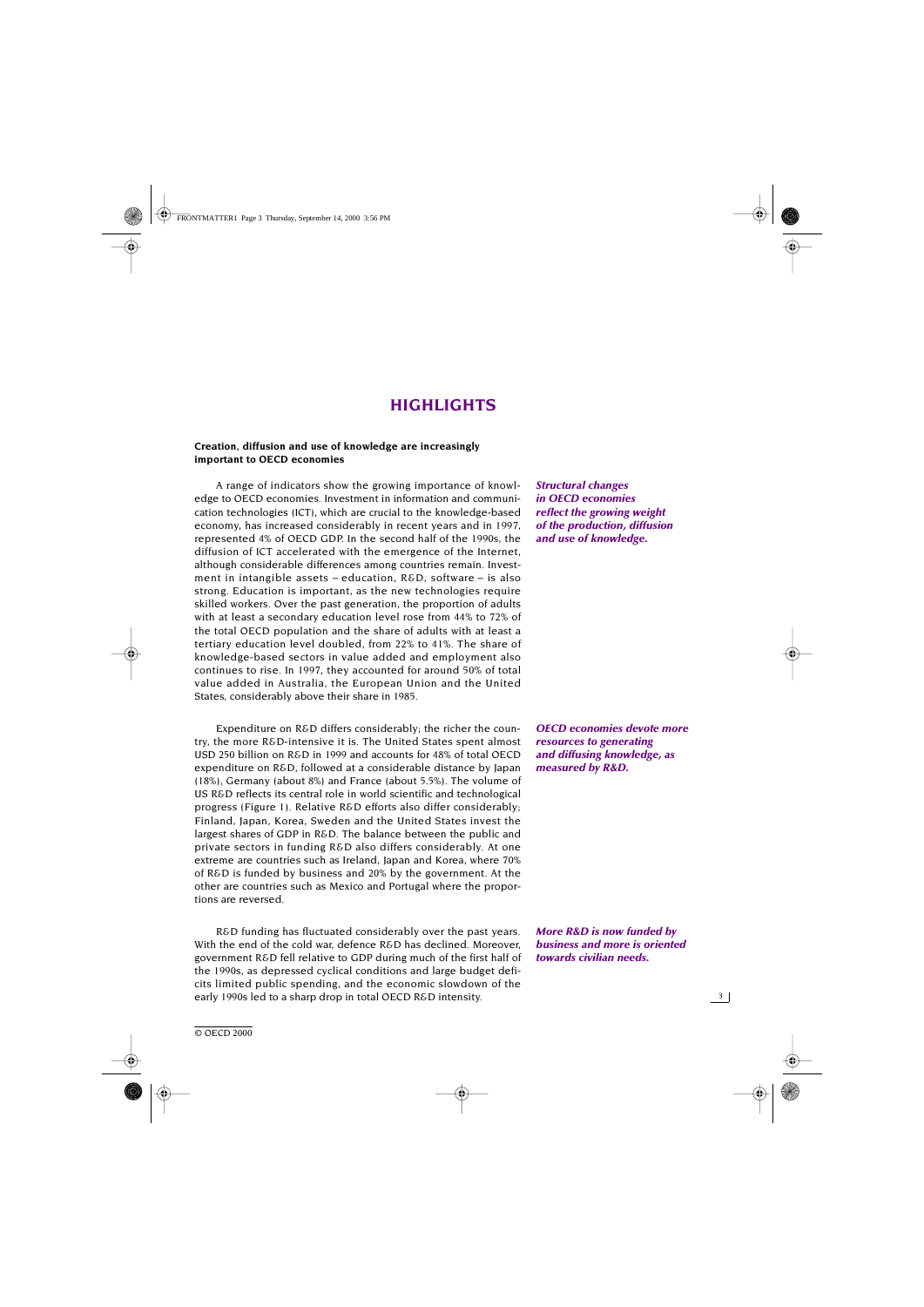

## Figure 1. **R&D expenditure in the OECD and non-OECD area, 1999**<sup>1</sup> GERD in billion USD PPP and as a percentage of GDP, researchers per 1 000 labour force<sup>2</sup>

1. Or latest available year.

 *4*

2. The size of the circles is proportional to the absolute volume of R&D expenditure.

Source: OECD, Main Science and Technology Indicators, May 2000 and OECD estimates.

*Investment in R&D has mounted over recent years…*

In recent years, investment in R&D has risen. Government budget deficits have improved, and countries such as Finland and Japan have strengthened their public funding (Figure 2). Macroeconomic conditions have improved in many countries and have contributed to a considerable pick-up in business R&D, in particular in Denmark, Finland, Japan, Sweden and the United States.

## *... and is complemented by venture capital.*

Funding for innovation goes considerably beyond R&D. Venture capital has become a major source of funding for new technology-based firms and thus contributes to innovation. In 1999, ITrelated companies attracted more than two-thirds of all US venture capital funds. Venture capital markets have boomed in recent years, doubling in North America and more than tripling in Europe.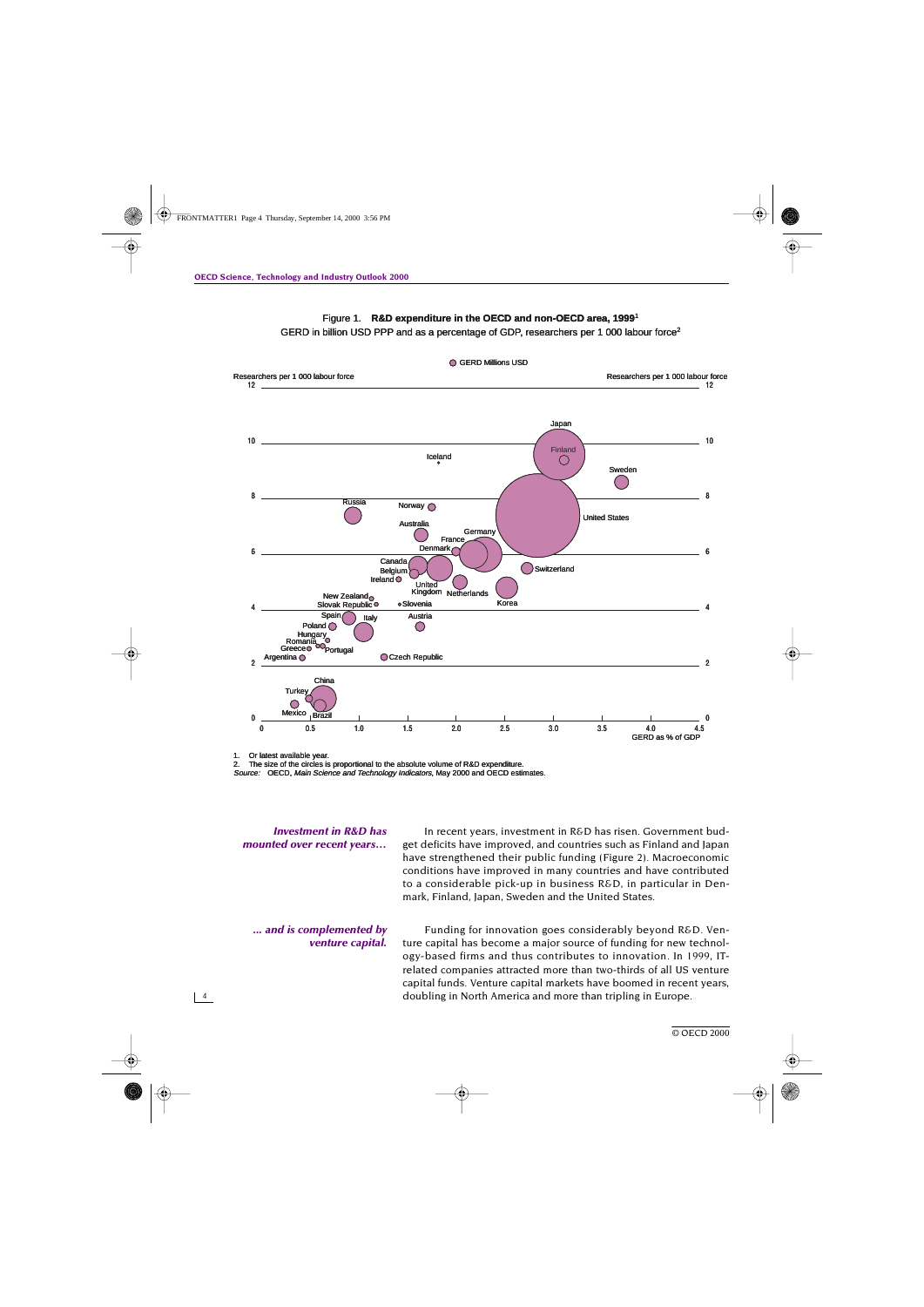

Figure 2. **Average annual growth of government appropriations to R&D, 1995-99**<sup>1</sup>

1. Or latest available year, i.e. 1997 for New Zealand; 1998 for Australia, Belgium, Canada, France, Germany, Ireland, Italy, Mexico, Poland and the United Kingdom; 2000 for Denmark, Finland, Japan, Norway and the United States. Source: OECD, Main Science and Technology Indicators, May 2000; series deflated by the producer price index.

ICT has enabled the codification of large amounts of knowledge and has led to easier and cheaper diffusion of such knowledge. Firms now tend to focus on maintaining control of their tacit knowledge – their experience and skills – and externalise activities that do not lie within their core competencies. They have become integrated into networks that provide them with knowledge or acquire knowledge by buying other firms or through mergers. Between 1991 and 1999, the value of global cross-border mergers and acquisitions grew more than six-fold, from USD 85 billion to USD 558 billion. Strategic alliances also developed rapidly over the decade, and grew by 40% in 1999. The number of new co-operative deals increased from just over 1 000 in 1989 to more than 7 000 ten years later. Recent alliances are far larger in scale than earlier partnerships.

The importance of networking is also evident in the rising cross-border ownership of inventions. Across the OECD area, the share of foreign co-inventors in total patenting rose from 5% in the mid-1980s to 9% eight years later. Already in 1995, 26% of all scientific publications in the OECD area involved international collaboration (Figure 3).

Both income and productivity reflect differences in the transition to a knowledge-based economy. Over the past decade, a number of European countries (Norway, West Germany, Belgium and *The growing role of knowledge has led to greater networking and co-operation.*

*R&D and scientific efforts have become more international.*

*Differences in income and productivity persist in the OECD area, …*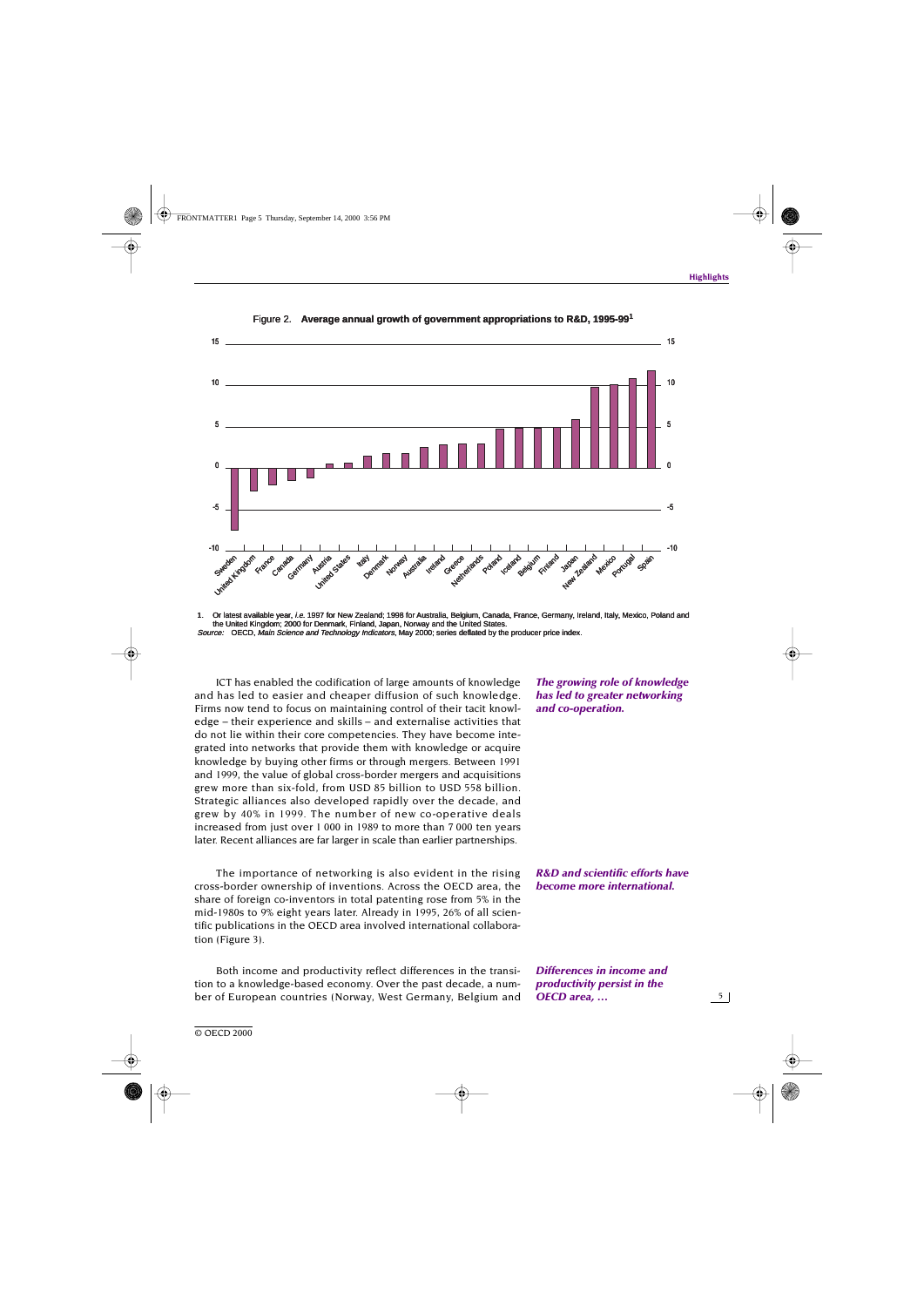

#### Figure 3. **International co-operation in science and technology**

1. OECD and EU averages are for 1995. Source: OECD (1999) and National Science Foundation (2000).

> France) have surpassed the United States in terms of GDP per hour worked. However, their GDP per capita remains considerably below that in the United States, as their labour utilisation is lower. In recent years, trend productivity growth has improved in a small number of OECD countries, apparently partly as a result of increased technological change.

*… partly owing to differences in levels of technological change and innovation.*

 *6*

Both scientific output and patenting rose substantially across the OECD area in the 1990s. In 1995, more than 38% of all OECD scientific publications originated in European Union countries, and another 38% in the United States. Japan contributed about 10%. The United States accounts for almost 35% of all major patents in the OECD area, Japan for 29% and Germany for 12%, followed at a considerable distance by France and the United Kingdom. The increase in scientific and technological output is also affecting international competition. A growing share of manufacturing exports consists of high- and medium-high-technology goods, particularly in Ireland, Japan and the United States. Technology also plays a direct role in international competition. The United States is the main net exporter of disembodied technology, such as licenses, patents and know-how. Japan has been a net exporter since 1993, but only three EU countries (Belgium, the Netherlands, Sweden) are net exporters of technology.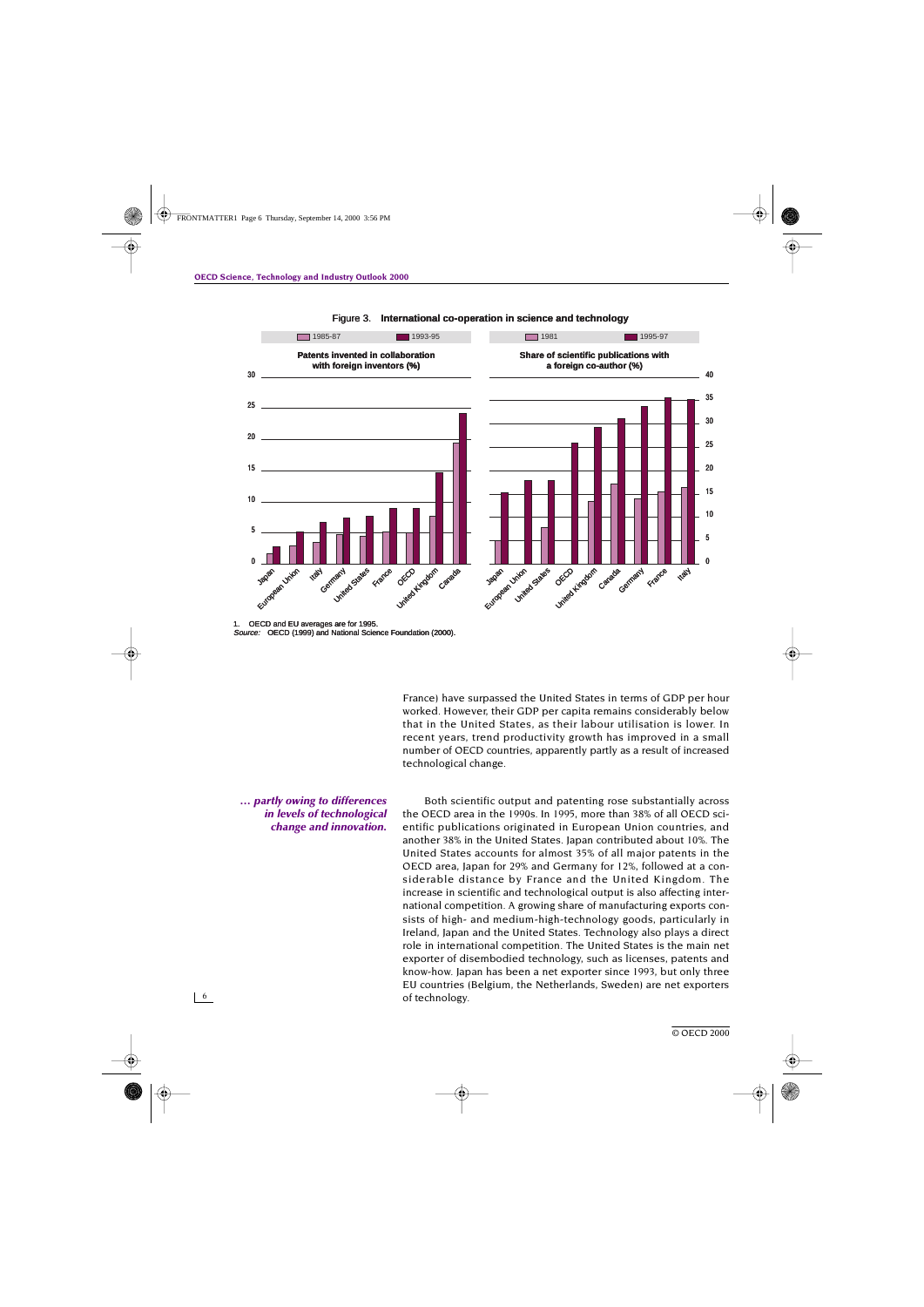## **Government policies are adjusting to the emergence of a knowledge-based economy**

Countries such as Austria, France, Japan, Korea, Mexico, Portugal and Spain have undertaken large-scale initiatives to reform their science, technology and innovation (STI) policies in recent years. Others, including Belgium, Canada, the Czech Republic, Finland, Germany, Ireland, New Zealand, Norway, Portugal, Turkey, the United Kingdom and the United States, are increasing their support to the science base. In the United States, support for basic research was increased by more than 10% in the 2000 budget. These efforts often aim to increase the contribution of science to economic growth and to address challenges such as the environment. Many countries are also undertaking university reform with a view to greater autonomy, more competitive and performance-based funding and the commercialisation of the results of public research. Rules governing science-industry relations are also undergoing reform. In a break with the egalitarian treatment of universities, many countries are establishing centres of excellence. These help to create and diffuse knowledge and can act as the core of innovation networks.

Other STI policies seem broadly shared across the OECD area. Attention is given to new growth areas such as biotechnology and to the promotion of start-up firms, for example through support for venture capital markets and regulatory reform. The role of networking is increasingly recognised: funding for R&D is more closely linked to collaboration in research groups, science-industry interactions are a key policy focus and several countries emphasise the formation of clusters. Attention is also given to incentive structures for researchers, and to policies to increase the mobility of personnel within the science system and between science and industry. International mobility of highly skilled workers and concerns about the brain drain affect policy in several countries.

Countries are also making greater efforts to evaluate the outcomes of policy. More attention is given to STI issues at the highest levels of government, often through the establishment of a highlevel ministerial council for STI policy or through greater co-ordination in the area of STI. Many countries are also increasing their efforts to involve society in developing STI policies. Foresight programmes and consultative procedures to develop long-term plans have become common across the OECD area. Australia and the United States, for instance, held large innovation summits in the past year.

Even countries for which the OECD has made few policy recommendations in the past (*e.g.* Australia, Finland, the United States) are making substantial policy changes, proof that this is an area in need of regular attention. Many governments work with business, researchers and other partners to design and implement policy, as the active involvement of stakeholders fosters lasting change. It is difficult to assess whether the changes now being made will be effective enough. Best practices will continue to evolve, as will the *Recent science, technology and innovation policies in the OECD area focus on funding for science, university reform and the establishment of centres of excellence.* 

*Greater attention is also paid to new growth areas such as biotechnology, to the role of networks in innovation and to that of human resources in innovation.* 

*Policy evaluation has gained in importance and greater attention is given to science, technology and innovation policies at the highest level of government.* 

*Throughout the OECD area, there is scope for learning more about successful approaches to scientific progress, innovation and economic growth.* 

 *7*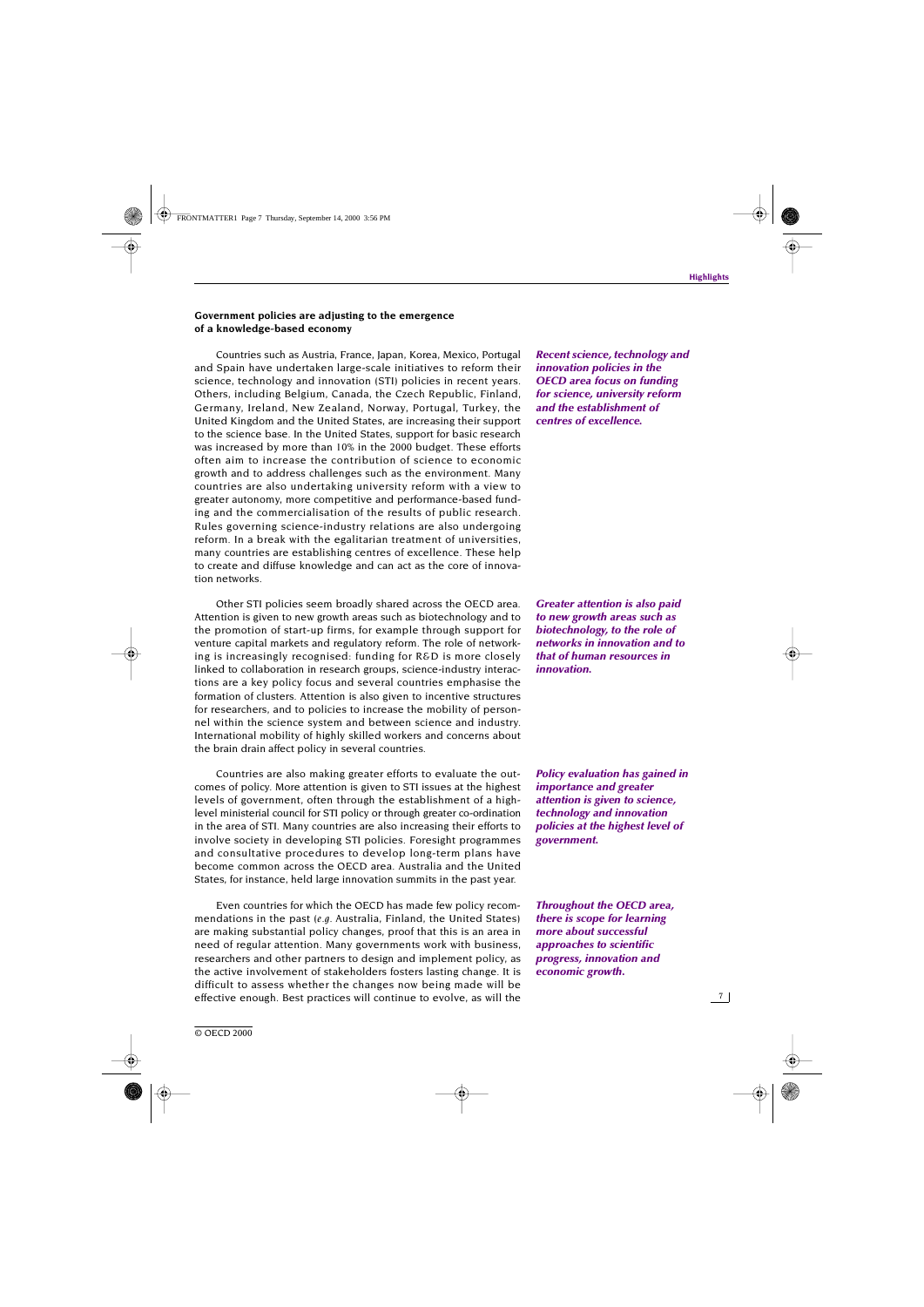need to review policies. Countries that have recently engaged in reform have taken only a first step towards making their innovation systems more effective.

#### **Some countries' strong economic growth is linked to innovation and technological change**

## *Science and technology play a significant role in OECD economic performance.*

Disparities in economic growth in the OECD area have increased in the 1990s. In a few countries (Australia, Denmark, Finland, Ireland, Norway, the United States) multi-factor productivity (MFP) has increased, apparently as a result of a higher rate of innovation. The increase in MFP and improvements in the quality of capital and labour indicate that innovation and technological change are important drivers of economic growth. Information technology, in particular, is a key factor, and has had strong impacts on productivity, particularly when accompanied by organisational change and better worker skills. It has also helped to improve performance in previously stagnant services sectors, reduced transaction costs and enabled more extensive networking among firms.

*Changes in the innovation process have affected the role of innovation and technological change in growth.*

linked to changes in the innovation process. Innovation has become more market-driven, and innovation surveys for 12 European countries suggest that over 30% of manufacturing turnover derives from new or improved products. More of the financing of innovation is directed towards new firms and risky projects. Innovation also relies much more on networking and co-operation, including between science and industry. A recent analysis of US patent citations found that more than 70% of biotechnology citations were to papers originating solely at public science institutions. Innovation is more global, arises from many sources and is spread more widely across sectors, including services, thus broadening the basis for economic growth (Figure 4).

The growing role of innovation and technological change seems

*The United States seems to have adapted the most successfully to the new requirements for innovation.*

*Small successful OECD economies have all undertaken a programme of structural reform.*

Not all countries have adapted equally to these changes. The United States appears to have done so most effectively. Over the past two decades, it has introduced a series of measures to strengthen competition, facilitate networking and co-operation, strengthen links between science and industry and increase returns to investment in R&D. The extension of patent protection to publicly funded research (the Bayh-Dole Act of 1980) has had a significant impact on the rate of technology transfer from science. Federal funding has contributed to scientific and technological breakthroughs that now support economic growth.

Other OECD countries with strong economic performance, such as Australia, Denmark, Finland, Ireland, the Netherlands and Norway, are much smaller than the United States. In their case, openness to technologies from abroad is crucial. However, for countries specialised in certain technological fields, a strong knowledge base in certain fields is essential. More generally, these small OECD countries have all undertaken a broad programme of structural reform which has improved the business climate, strengthened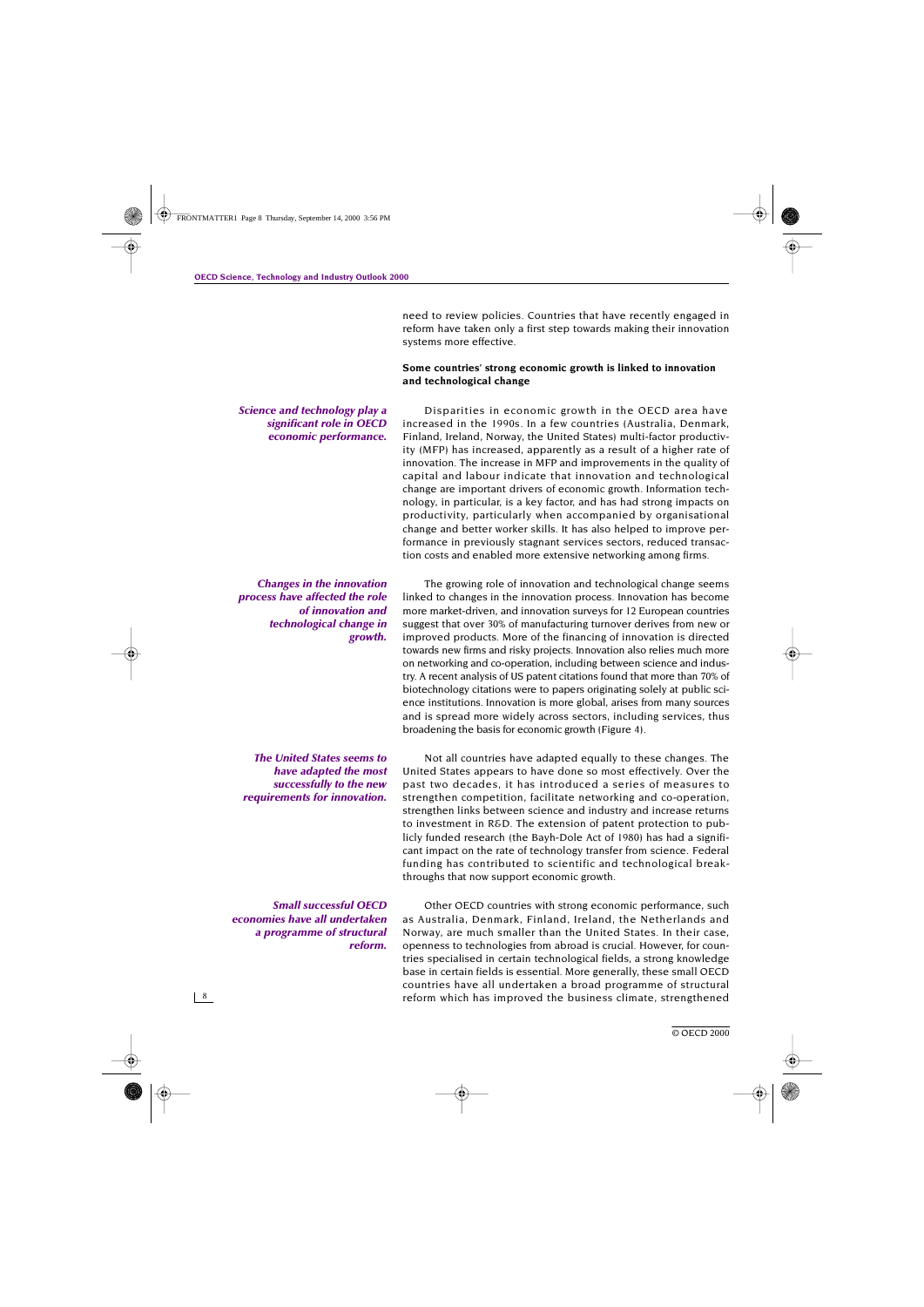

Figure 4. **Innovation in biotechnology and ICT**

Source: OECD calculations based on data from the US Patent and Trademark Office.

competition, pushed firms to improve performance, and enabled innovation and growth to flourish.

Changes in the innovation process require changes in policy. Policies to strengthen competition are important, but not sufficient. The improvement of knowledge flows both within the economy and internationally are crucial areas for policy consideration. To benefit from knowledge produced throughout the world and strengthen the national foundations of growth, a country's investment in knowledge is of growing importance.

## **Services have gained in importance for innovation and growth and policies need modification**

The traditional view is that services are not very dynamic, that new service jobs are poorly paid, that they have little or no productivity growth and that they do not innovate. Recent work does not support this view. Many services experience rapid productivity growth, several are innovative and new service jobs increasingly

## *Policy requirements have changed.*

*Services are an increasingly dynamic sector of the economy and of increasing importance for innovation.*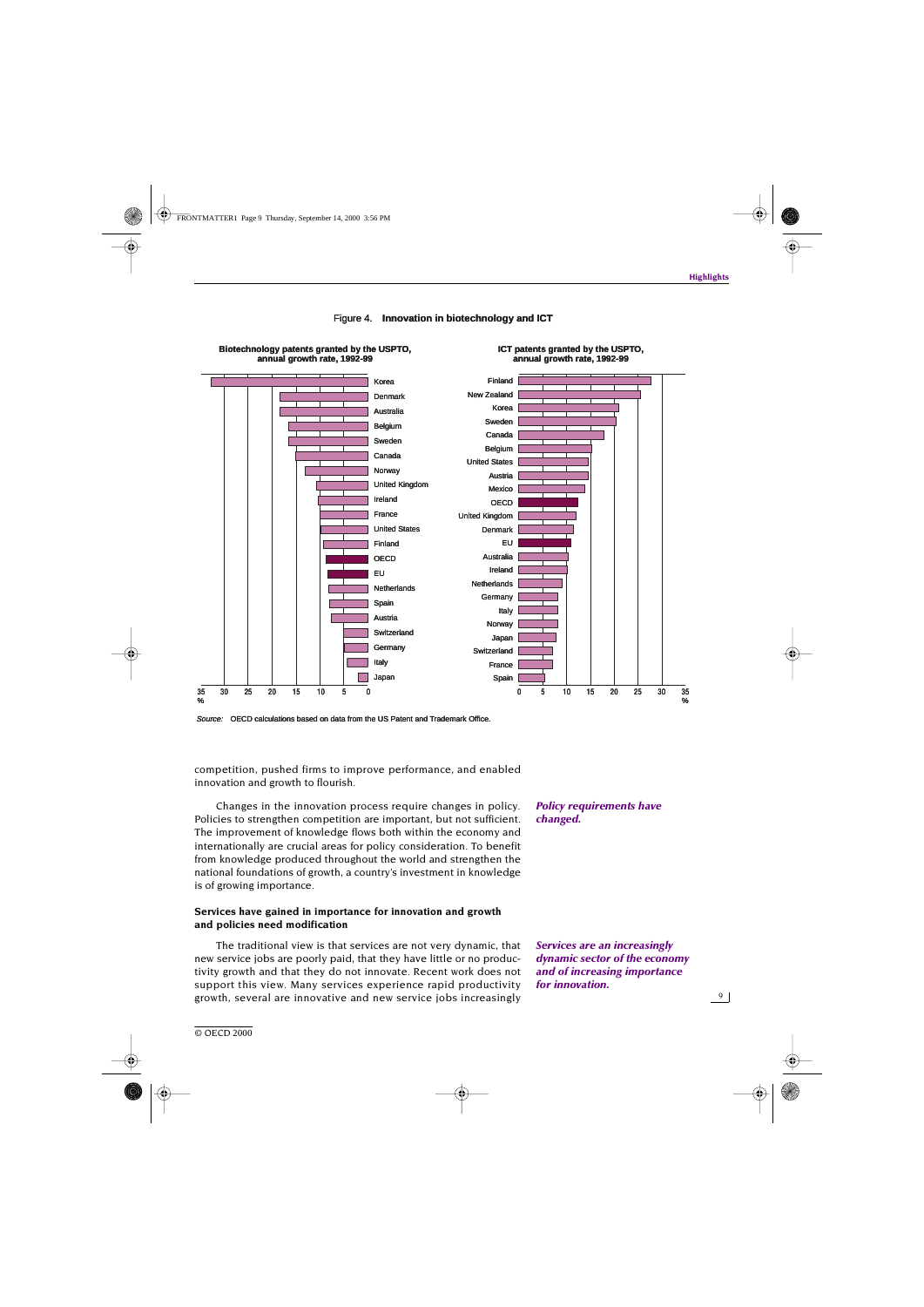require skilled personnel. Between 1985 and 1997, around twothirds of GDP growth in the OECD business sector resulted from growth in the services sector.

## *Investment in ICT is an important driver of change in services…*

ICT is enabling productivity improvements in many sectors, including transport, communications, wholesale and retail trade, and finance and business services, although official productivity estimates often still obscure their impact because of measurement problems. Proper measurement of output in services may show rapid growth. A study for the US banking industry showed output growth of 7.4% a year between 1977 and 1994, well above the previous official measure of 1.3% a year. ICT is important for industries that process information, such as financial services, but also for areas such as logistics because it makes more efficient transport possible. To be effective, however, investment in ICT needs to be accompanied by upskilling of workers, organisational change and a competitive business climate.

#### *… and has helped to make them more innovative.*

Services have become more innovative. The Italian innovation survey suggests that 31% of service firms innovate, compared with 33% in manufacturing. Across the OECD area, services sector R&D has risen from less than 5% of total business enterprise R&D in 1980 to more than 15% in 1995. Sectors such as communication and transport are more technology-intensive than many manufacturing industries. Knowledge-intensive services, such as R&D, computing and consultant services, have experienced very rapid growth and are important sources of innovation. Many other services have become more innovative following the implementation of ICT in service delivery, the competition-enhancing effects of regulatory reform and the increased role of networking and co-operation in the innovation process.

# *Obstacles to innovation in services are similar to those in manufacturing…*

*... although some policies may need adjustment to promote innovation in services.*

Innovation surveys suggest that most of the obstacles to growth and innovation in services are the same as in manufacturing. Insufficient access to finance and risk capital, lack of internal capacity to innovate, insufficient expertise in applying ICT and high risk are typically the main barriers to innovation in both sectors. This may suggest that there is no need for specific policy for innovation in services.

However, some aspects of policy must take better account of the needs and characteristics of the services sector. Regulatory reform is needed to ease access to and reduce the costs of servicerelevant ICT and to promote competition and innovation throughout the economy. The reduction of barriers to trade and foreign investment in services can also help to strengthen competition and should promote the diffusion of innovative ideas and concepts across countries. Policies promoting R&D in the business sector may require modification if they are biased against service innovation. Better and more comprehensive data on the services sector will improve the understanding of innovation in services.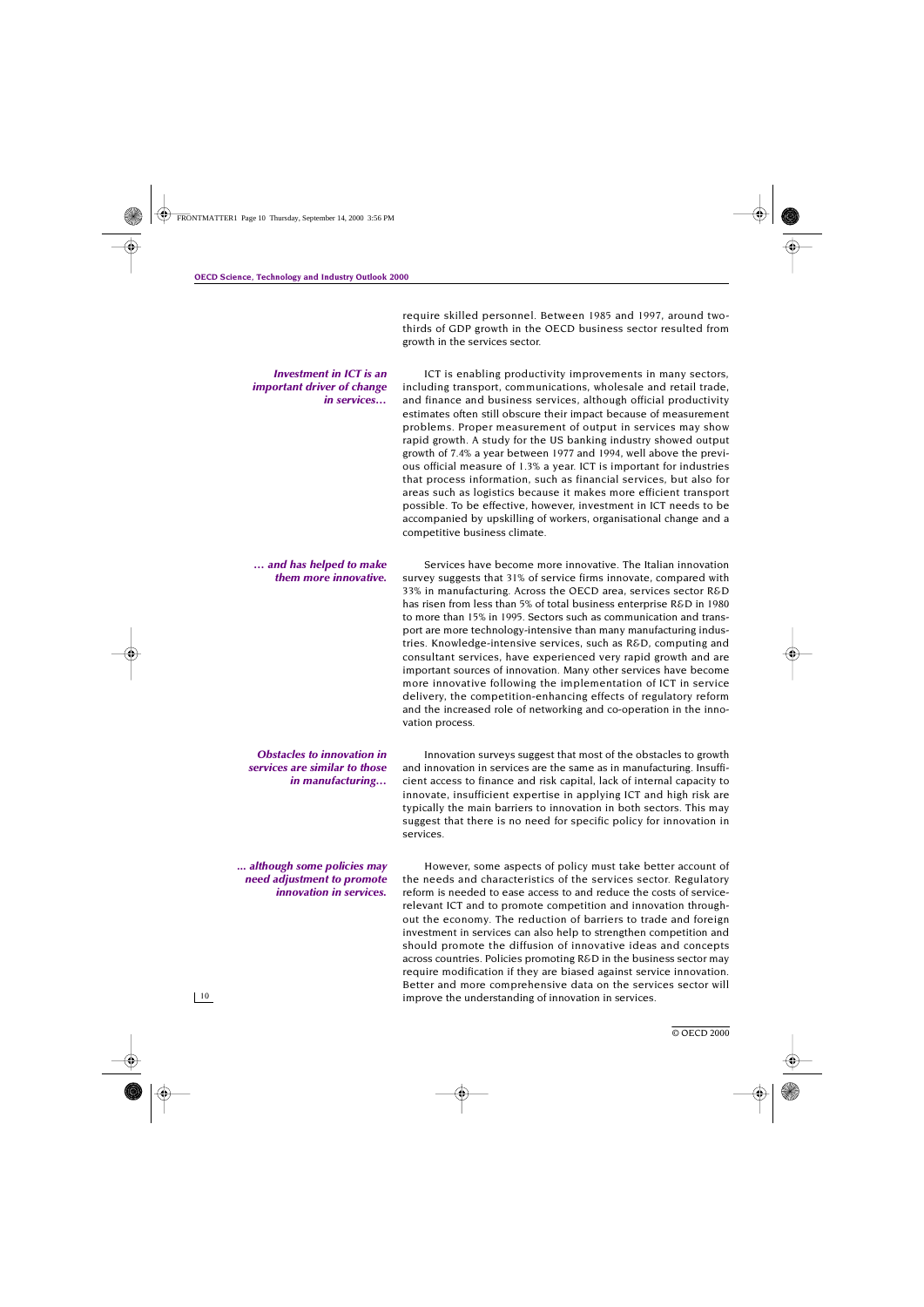## **Interaction between universities and industry is crucial to innovation**

Industry-science linkages have become a central concern of government policy in recent years. Technical progress has accelerated in areas where innovation is directly rooted in science (biotechnology, information technology, new materials) and firms' demand for links to the science base has increased (Figure 5). Innovation now requires more external and more multidisciplinary knowledge. In addition, owing to increased competition and a more short-term orientation, firms have been forced to save on R&D costs and to search for alternative sources of knowledge. Financial, regulatory and organisational changes have boosted the development of a market for knowledge. Restrictions on public financing have encouraged universities and other publicly funded research organisations to enter this market, especially when they can build on established linkages with industry.

Such links are beneficial to both universities and firms. Universities seek industry contacts to ensure good job prospects for students, to keep curricula up to date and to obtain research support. Leading research universities seek strategic alliances with firms in order to consolidate their position in innovation networks and to establish their place in the market for knowledge. The main benefit for firms is often improved access to

*The performance of an innovation system depends more than in the past on the intensity and effectiveness of interaction between science and industry.* 

*Both firms and universities benefit from such interaction.* 



Figure 5. **The increasing intensity of science-industry interaction**

Source: Katz and Hicks (1998) [United Kingdom]; Jaffe (1999) [United States].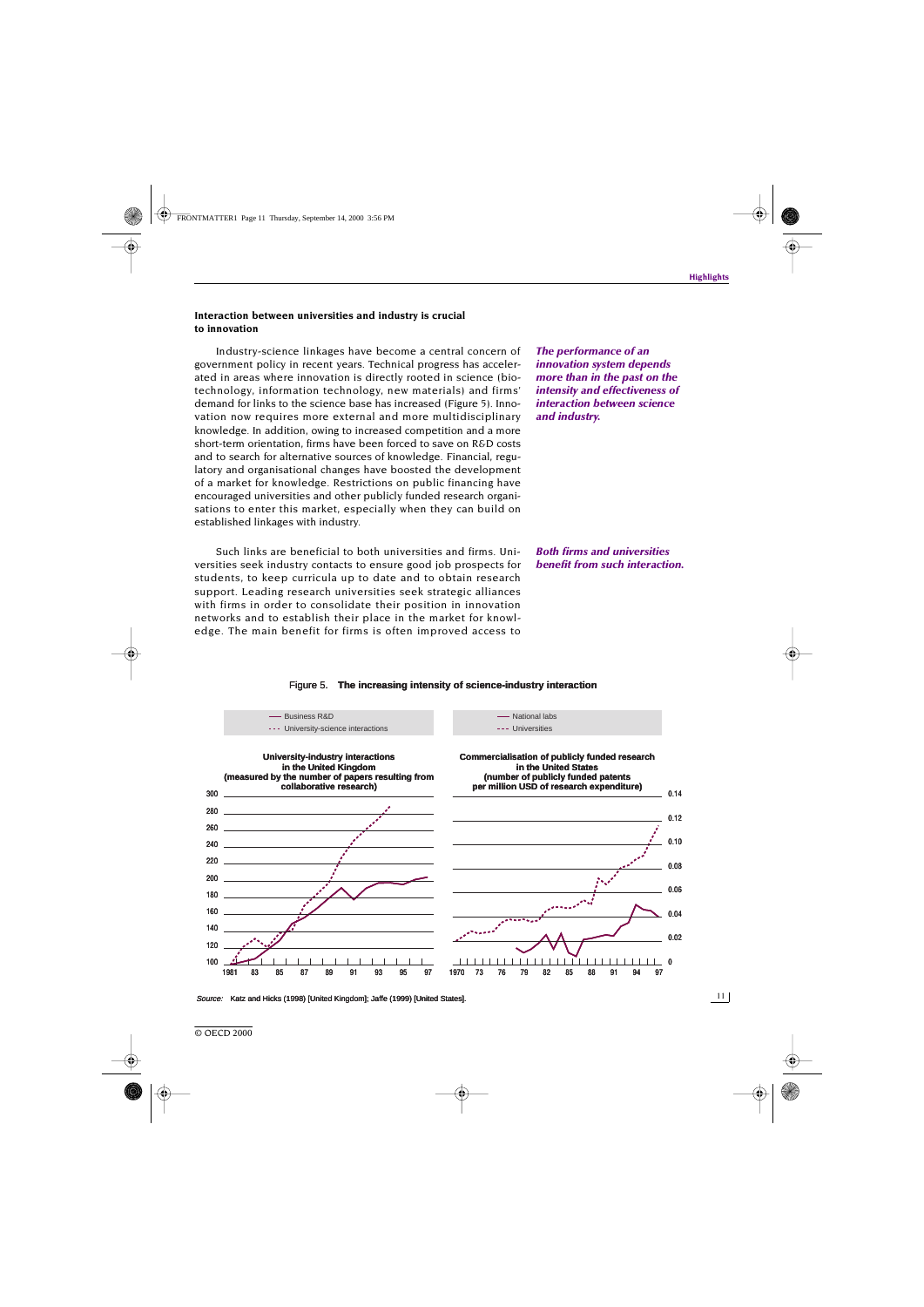well-trained human resources. Other benefits include access to new scientific knowledge, established networks and problemsolving capabilities.

### *Science-industry links differ considerably across OECD countries.*

Interaction between science and industry takes various forms in different countries, owing to differences in institutions, regulatory frameworks, research financing, intellectual property rights and the status and mobility of researchers. Thus, policy challenges may differ. In countries with large public involvement in R&D, such as Italy and Mexico, the technological absorption capacity of the business sector is often not very well developed. In countries with average public involvement in R&D, such as France and the United Kingdom, R&D efforts are often duplicated and science is not always sufficiently responsive to business needs. In countries with low public involvement in R&D, such as Japan and the United States, improving the leverage of public research and its quality is often a key concern.

#### *Spin-off firms from public research are a valuable channel for interaction.*

most countries. Preliminary OECD data suggest that spin-off formation is about three to four times higher in North America than in other OECD areas. Most spin-offs are concentrated in ICT and biotechnology. Governments can help lower certain obstacles to spinoff formation by providing seed capital to help finance early-stage investment or by improving incentive structures for researchers and would-be entrepreneurs.

While modest in number, university spin-off firms are a vital component of networks and play an increasingly valuable role in

*Low mobility of scientists remains a major obstacle to industry-science linkages in some OECD countries.*

Data on the mobility of scientists, while scarce, show large differences across the OECD area. In the United States, scientists and engineers change jobs every four years, and even more frequently in areas such as software and IT. In Japan, only 20% of engineers change jobs in their career. Employment rules and labour market conditions set the overall situation for mobility. The lack of transferability of pensions between the public and private sectors is a major barrier to the mobility of researchers in many countries. More specific constraints include public employment legislation, regulations on temporary mobility and secondary employment and regulations on academic entrepreneurship.

## *Incentive structures also affect the links between science and industry.*

Other barriers also affect the link between science and industry. For instance, the granting of intellectual property rights varies significantly. Some countries grant ownership of publicly funded research to the performing institution, others to the inventor. Granting licenses to institutions tends to make the research less exclusive. In addition, public researchers are traditionally evaluated on their research, not on their contribution to industry.

## **Policies to support private R&D are not equally effective**

*To increase business funding of R&D, direct support is preferable to indirect support.*

Because firms may underinvest in R&D, governments typically stimulate private R&D. They can do this in several ways, but not all are equally effective. Both fiscal incentives and direct public support stimulate R&D funded by business, but research performed by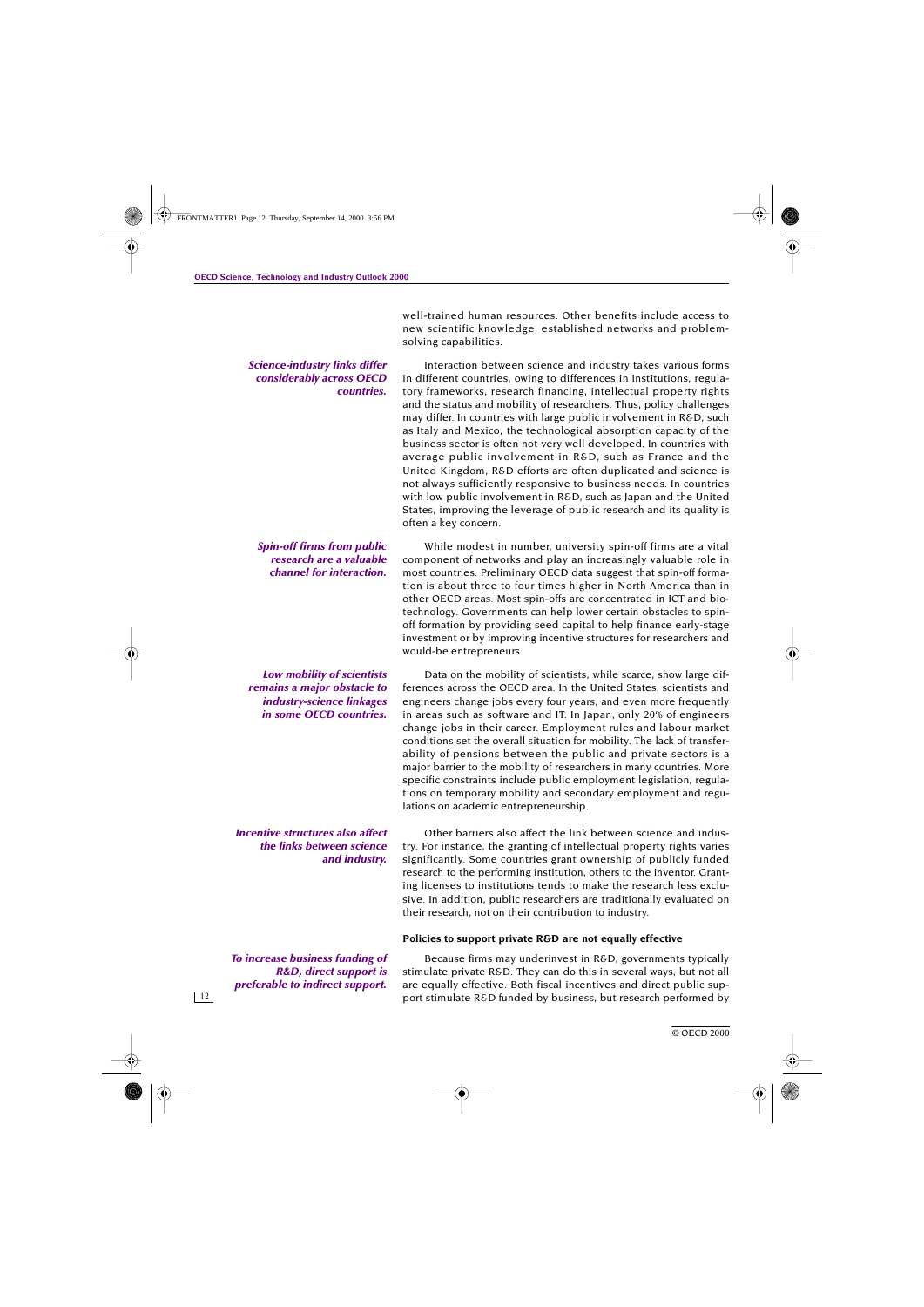government and universities may crowd out private R&D. Publicly funded research may lead to technology that is used by business, however, even if it does not affect private R&D. Defence R&D has a negative impact on business funding of R&D, while civilian R&D has a neutral impact. More targeted government funding of business R&D may reduce barriers to the transfer of knowledge from universities and may thus limit the crowding-out effect. Whereas crowding out is often immediate, spillovers may take some time to materialise.

The effectiveness of such policies varies. First, countries that provide a level of direct funding to business that is too low or too high stimulate private R&D less than those with an intermediate level of public funding. The effectiveness of government funding of business R&D seems to have an inverted-U shape, increasing up to an average subsidisation rate of about 13% and decreasing beyond. Over a subsidisation level of 25%, additional public money appears to substitute for private funding. These figures are mainly illustrative, as actual thresholds depend on the precise policies used and on economic conditions, which differ across countries and change over time. Second, stable policies are more effective than volatile policies. Third, the effectiveness of policy tools depends on the mix of policy instruments. In particular, government funding of business R&D and tax incentives are substitutes; greater use of the one reduces the effectiveness of the other.

Some broad policy conclusions can be drawn. First, any type of government support to business R&D is more likely to be effective if it is integrated within a long-term framework, as this reduces uncertainty. Second, as policy instruments should be consistent, the various agencies involved in their design and management need to be co-ordinated. Third, if government wishes to stimulate business R&D, it should avoid providing too little or too much funding. Fourth, while funding of defence-related R&D is not explicitly aimed at stimulating private R&D expenditure, it has a crowding-out effect on civilian business R&D. Fifth, research performed in universities has potential uses for business and targeted government funding appears to increase technology transfer from universities.

## **Networking is essential to innovation and requires greater attention from policy makers**

It has been widely recognised in recent years that innovation processes are characterised by a considerable degree of interaction and division of labour. In stimulating co-operation among actors in the innovation system, policy makers expect that synergy will occur and that the innovation potential will be better exploited in existing and in new firms, in research and in society as a whole. Partners in networks can obtain benefits that they could not get independently through the increased scale and scope of activities, cost and risk sharing, improved ability to deal with complexity, enhanced learning effects, greater flexibility and efficiency and greater speed.

*Countries that provide too little or too much direct funding to business stimulate private R&D less than those with a moderate level of public funding.* 

*Government support to business R&D is more likely to be effective if it is part of a long-term framework.* 

*Networking is now a significant factor in innovation.*